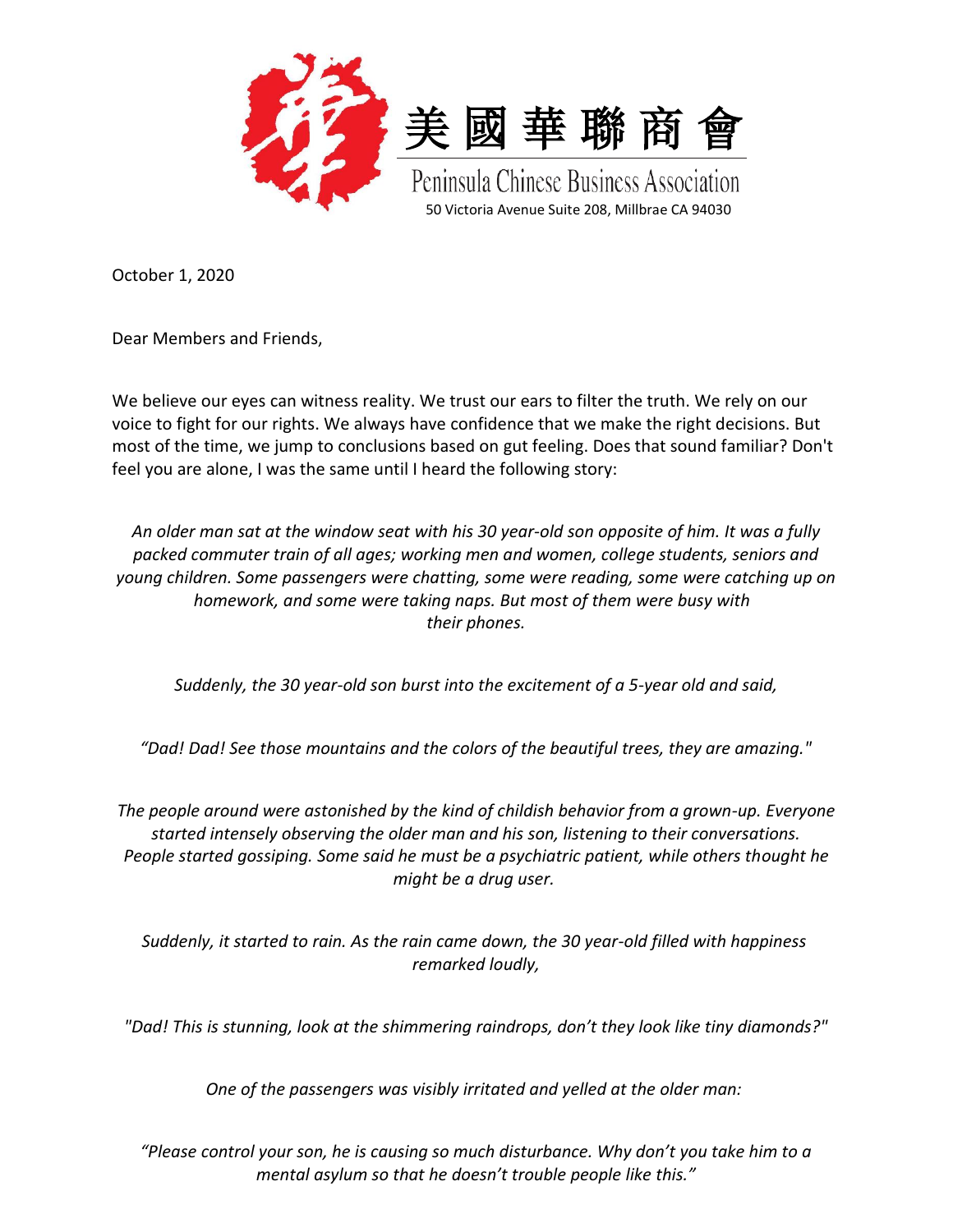*With tears in eyes, the older man replied,*

*"I am very sorry about this. We are on our way back from the hospital. My son has been blind since birth. Last week, he got his vision from his mother who died a couple of weeks back, giving him her beautiful eyes so he could see. Mountains, trees, and rain are all new to him. Please forgive us for the inconvenience caused."*

Everyone in the train felt sincere regret for having judged the father and the son without knowing the complete story. But, they also felt blessed that their bodies are well functioning.

We often take things for granted. The gifts of seeing, hearing, speaking, and thinking are so precious. Whenever you see someone who doesn't have them, please be thankful for what you have, empathize for what they are missing, and offer your compassion to bring light to their lives. And please, do not jump to conclusions or label anyone before you fully understand the story.

The story changed me, I hope it moves you as well.

Warm wishes,

Johnny DaRosa

Johnny DaRosa President [johnnydarosa@post.harvard.edu](mailto:johnnydarosa@post.harvard.edu)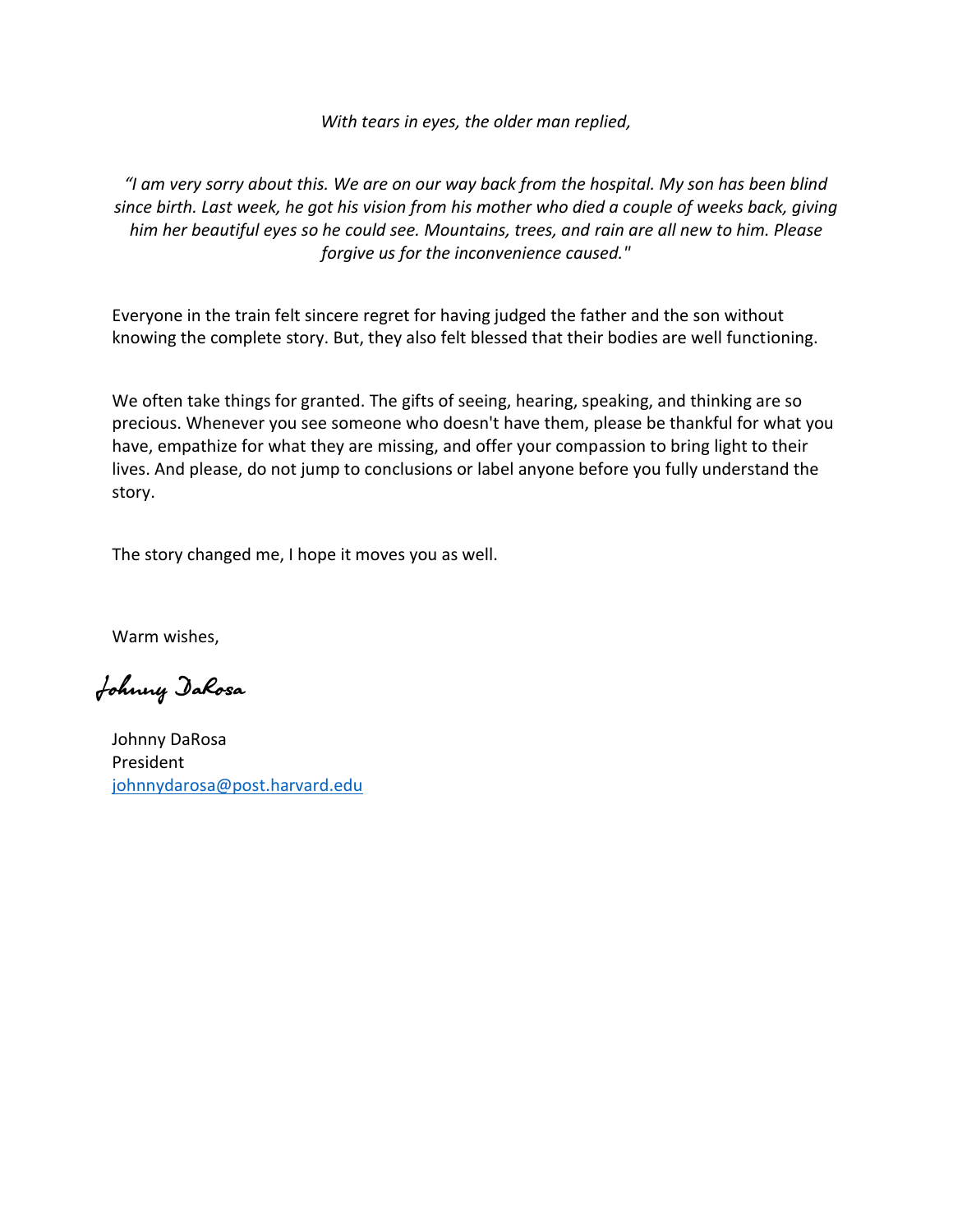



Peninsula Chinese Business Association 50 Victoria Avenue Suite 208, Millbrae CA 94030

致 : 美國華聯商會會員及朋友們 ,

我們大家都相信自己的眼睛,可以見證事實。耳朵,可以過濾謊言,分辨真偽。聲音,更可 以為自己爭取權利及公義。依靠它們,我們便會堅信自己能夠作出正確的決定。但是,原來許 多時候,我們都只是靠直覺來作出結論,卻欠缺理據支持。你是否都遇過對事情誤解的境況? 即使有,你都不會孤單,因為誤解,並不罕見,更可說是人之常情。當我聽過以下的故事,原 來,我也不例外。

 一列火車車廂內,擠滿各式各樣的乘客;職場男女、大學生、長者、孩童都各自忙 碌;忙趕功課、忙聊天。亦有乘客偷閒閲讀或小睡。各人都自得其樂。不過大家再忙,亦可一 心二用,就是專注玩手機。只有一對父子,他們就靜靜的靠窗相對而坐。

 突然,這位看來 30 多歳,老爸的兒子,就像 5 歲小孩般的興奮莫名,手舞足蹈高聲說:「 爸、爸,你快看,遠處那些高山,和不同顔色的樹木多美,真是奇妙!」

 他幼稚無知的舉止,惹來乘客投以奇異目光,有乘客還將兩父子上下打量,亦有人放下手機 ,專心偷聽他們的對話。衆人開始竊竊私語,肆意批評;有人認為他是一名精神病患者,又或 是因吸毒以至神智不清。

 就在衆人說三道四之際,忽然下著雨。老爸的兒子,又立時高興得大叫:「爸,你看,這些 閃爍的雨點,不像是小鑽石嗎?真是神奇!」

 其中一位乘客聽罷,看見老爸的兒子,竟為看見幾串雨水,就開心得大笑大叫,實在看不順 眼,更用鄙視、厭惡的聲線大聲喝道:「老先生,你應該好好控制你兒子的行為,難道你不知 道,他對車廂的所有乘客已造成滋擾?真討厭!你應該帶他到精神病院,他便不會再騷擾其他 人。」

 老爸面對各人對兒子無禮、涼薄的指責,並沒有憤怒及激動。他雙眼只是充滿淚水,用疲弱 的聲線說:「真不好意思,兒子在今天,才是第一次看見山、樹、下雨這些風景...」